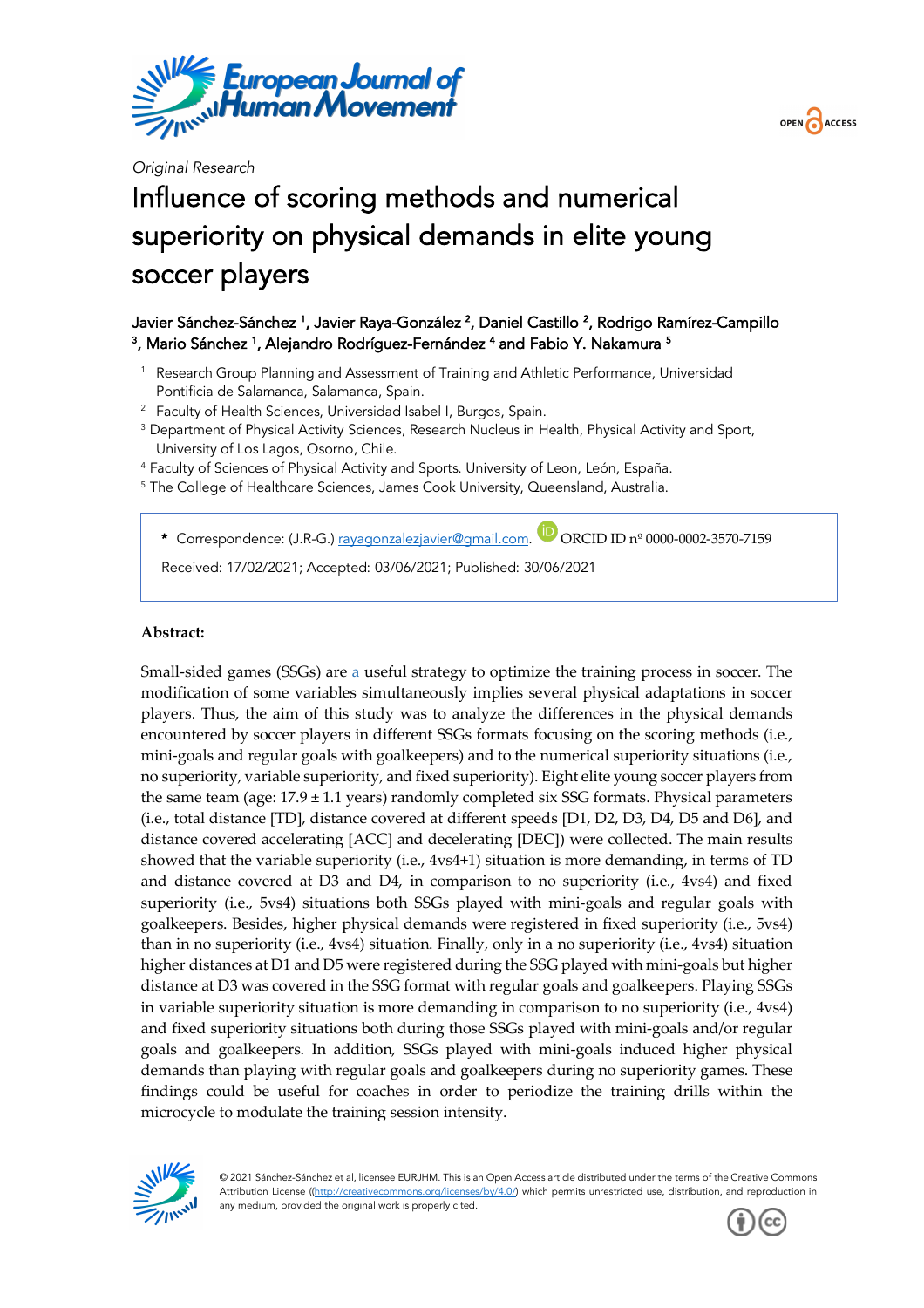**Keywords:** quantification; training drills; floaters; goalkeeper; mini-goals.

#### **1. Introduction**

In recent years, small-sided games (SSGs) have become a useful strategy to optimize the training process in soccer, mainly because these drills present a similar structure to the real game (Impellizzeri et al., 2006). Thus, coaches have included SSGs as a fundamental strategy within the weekly periodization aimed to replicate the technical-tactical and conditional match demands (San Roman-Quintana et al., 2013). In this sense, it has been shown that SSGbased training programs are effective to improve the players' physical fitness at different competitive-levels (Hammami, Gabbett, Slimani, & Bouhlel, 2018). Therefore, it would be convenient to use the SSGs in soccer training to induce positive physical performance effects by replicating the specific situations occurring during real competition (Bujalance-Moreno, Latorre-Román, & García-Pinillos, 2018).

One of the most important challenges for coaches is to design an appropriate soccer training periodization within a microcycle (Delgado-Bordonau & Mendez-Villanueva, 2012). In this way, they should know the physical demands encountered by players during the training drills (Morgans, Orme, Anderson, & Drust, 2014). Scientific literature has shown that a modification of some variables such as pitch size, bouts duration, number of players, verbal encouragement and rules of the game may influence players' physical demands (Fanchini et al., 2011; Köklü, 2012; Owen, Wong, McKenna, & Dellal, 2011; Rampinini et al., 2007; San Roman-Quintana et al., 2013). However, the effect of modifying other variables commonly used by coaches during soccer training drills such as the scoring method (Castellano, Casamichana, & Dellal, 2013; Castellano, Silva, Usabiaga, & Barreira, 2016), the numerical superiority/inferiority (i.e., fixed or variable) (Moreira, Custódio, & Greco, 2015; Sanchez-Sanchez, Hernández, et al., 2017) and the order of presentation within

the whole training session (Sanchez-Sanchez et al., 2018) have been less studied.

Although some authors support that SSGs reflect the demands of real competition, including collaboration and opposition between players, rules and scoring situations (Casamichana, San Román, Calleja-Gonzalez, & Castellano, 2015), it would be of relevance to analyze the independent effect of goalkeepers presence and the effect of numerical superiority/inferiority situations (Sanchez-Sanchez, Hernández, et al., 2017). On the one hand, some authors have demonstrated that playing with goalkeepers (7vs7) is less demanding than playing with mini-goals (total distance  $[TD] = 462.8 \pm 37.9$ vs.  $499.1 \pm 58.7$  m; maximum speed =  $20.1 \pm$ 2.3 vs.  $21.1 \pm 2.8$  km·h<sup>-1</sup>) (Castellano et al., 2013). On the other hand, Hill-Haas et al. (2010) observed that playing with fixed superiority (i.e., 6vs5) induces greater highintensity distance covered than playing with variable superiority (5vs5+1). Although the scoring method and the numerical superiority/inferiority have been studied separately, no investigation has analyzed how the combination of the aforementioned variables affects the players' physical demands. Variations of the scoring methods and the inclusion of floaters (i.e., player that generate superiority, fixed or variable, during SSG) are some of the main strategies used by coaches in order to modify the SSG drills (Sanchez-Sanchez, Hernández, et al., 2017) and develop some tactical principles of play (i.e., offensive amplitude and offensive depth) (Castellano et al., 2016).

Due to the modification of some variables simultaneously implies several physical adaptations in soccer players (Hammami et al., 2018), the aim of this study was to analyze the differences in the physical demands encountered by soccer players in different SSGs formats focusing on the scoring methods (i.e., mini-goals and regular goals with goalkeepers) and to the numerical superiority situations (i.e., no superiority, variable superiority and fixed superiority).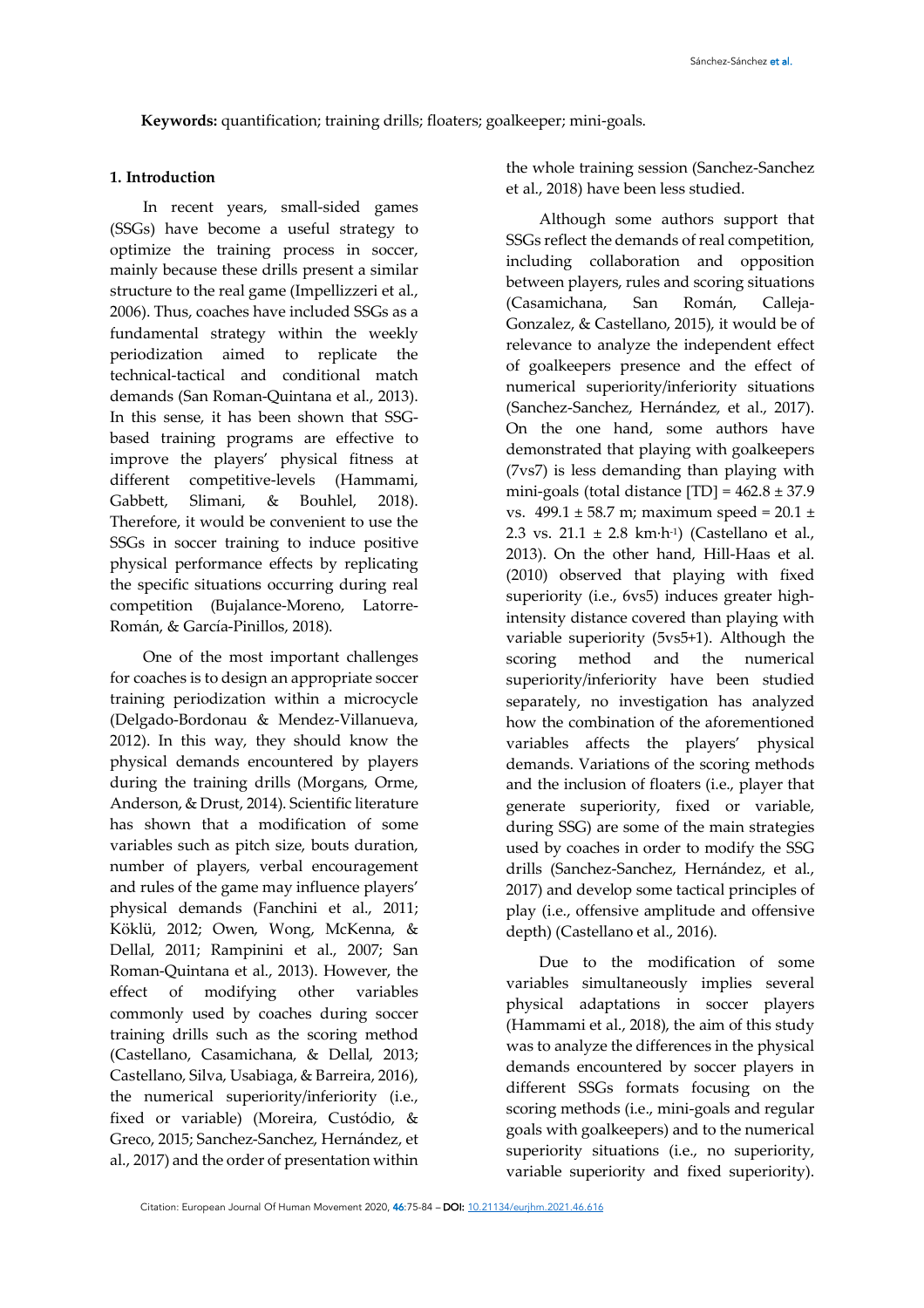Based on previous studies (Castellano et al., 2013; Hill-Haas et al., 2010), we hypothesized that the inclusion of floaters increases the SSGs physical demands and playing with mini-goals is more demanding compared to playing with regular-goals/goalkeepers.

#### **2. Materials and Methods**

**Subjects** — Eight elite male soccer players (age:  $17.9 \pm 1.1$  years; body height: 176.8 ± 7.7 cm; body mass: 70.0 ± 7.7 kg; training experience: 11.0 ± 0.9 years) belonging to the same Spanish team playing at the national level took part in the study. All the players regularly participated in three 90- 120 min training sessions per week and in an official match on Saturdays. Subsequently, players and parents or legal guardians were informed of the research procedures, requirements, benefits, and potential risks before providing written informed consent (parents) and assent (players). Players participated voluntarily and had the possibility to withdraw at any time from the investigation without any penalty. The study was performed in accordance with the Declaration of Helsinki and the protocol was fully approved by the Ethics Committee of the Isabel I University (PUi1-001).

**Design**— A cross-sectional design was used to analyze the differences in the physical demands during different SSG formats varying the scoring methods and numerical superiority. For each SSG formats, a total of 8 observations were considered, since that eight players were monitored in each SSG. The data from each player for each SSG format was average from his participation. This investigation was conducted over three weeks during the inseason competitive period (i.e., April). Players were familiarized with the use of global positioning system (GPS) devices and SSG formats during the previous month. Soccer players' physical responses were recorded during six training sessions maintaining at least 48 h of recovery from the last competitive match. In addition, players performed the training sessions at the same time of the day  $(18:00 - 20:00)$  h). Due to their specific field role, goalkeepers and floaters

(i.e., fixed or variable) were not included in the main analyses. Prior to the experimental protocol players undertook a 15 min standardized warm-up, consisting of 5 min of slow jogging followed by 7 min of specific soccer drills to finish with 3 min of progressive sprints and accelerations. Players participated in SSGs wearing their soccer boots to play on a third-generation artificial grass field. Likewise, players were instructed to maintain their usual habits, which included 8 hours of night-time sleep before each data collection session and optimal hydration and carbohydrate intake over the 24 hours prior to each experimental SSG (Sanchez-Sanchez et al., 2018).

## **Methodology—***Small-sided games (SSGs)*

Six SSG formats were composed to manipulate the following variables: scoring methods and numerical superiority situations. The SSGs were played with minigoals or with regular goals and goalkeepers with no superiority (4vs4), variable superiority (4vs4+1) and fixed superiority (5vs4) on a 40 x 30 m soccer pitch. Four repetitions of 4 min with a 2 min rest were used for each SSG. All SSGs followed the ordinary soccer rules except of the off-side rule, which was omitted. The teams were organized by the coaches and the same teams faced each other in each SSG format. Coaches motivated the players to give their best in all SSGs formats and positioned several soccer balls around the pitch in order provide as much continuity to the matches as possible (Arslan et al., 2017).

*Physical demands* — To quantify soccer players' physical demands in each SSG bout, GPS devices (K-Sport®, Montelavate, Italy) operating at a sampling frequency of 10 Hz were used. The GPS devices were inserted in a pocket located in the upper portion of the player's back, inside a vest specifically designed to carry the measurement unit. Microsensor devices were activated 15 min before the start of each testing session, in accordance with the manufacturer's recommendations. Data were downloaded post-intervention protocol to a computer and analyzed using a customized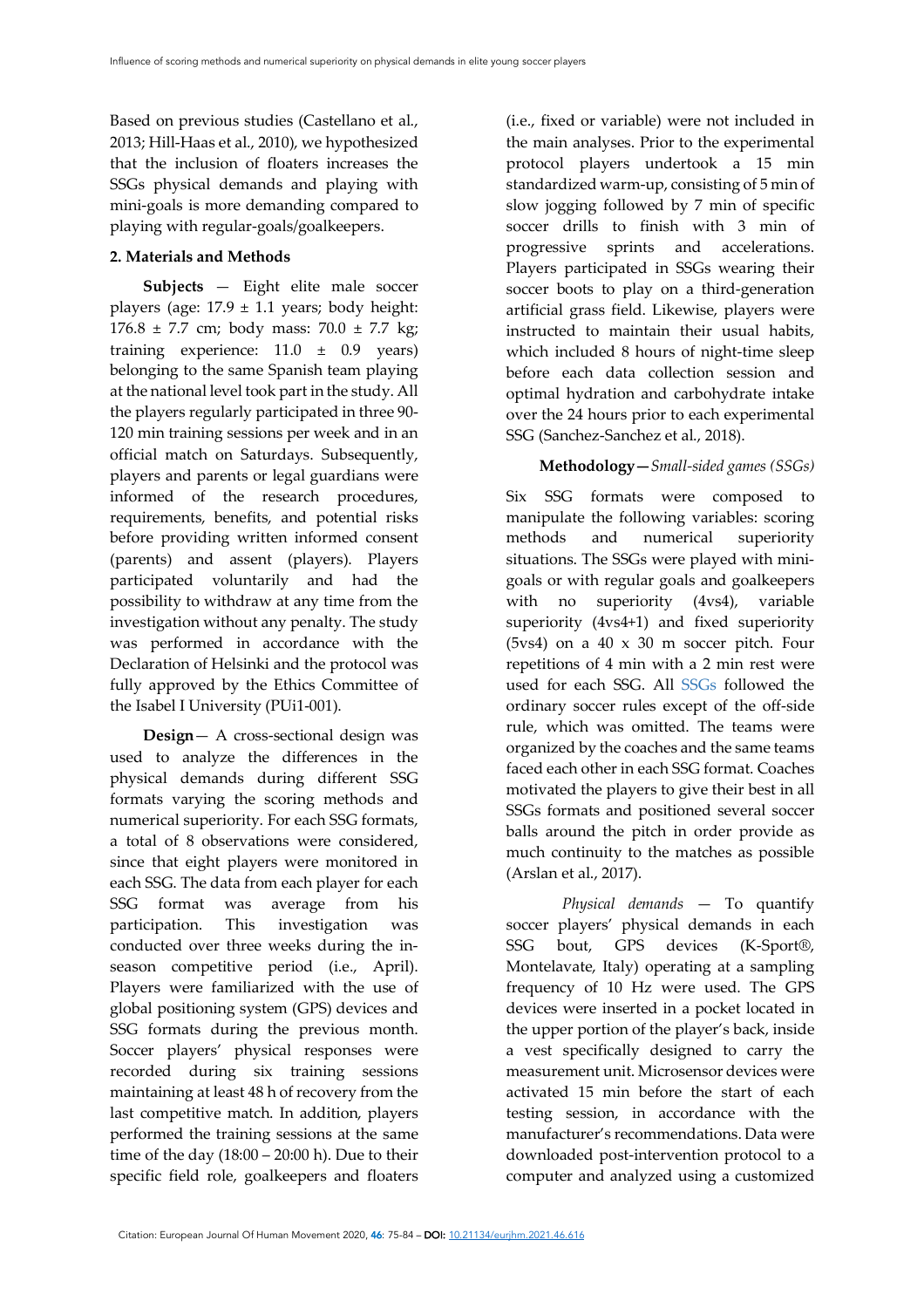8.0 km·h-1; D4: cruising, 8.01-13.0 km·h-1; D5: high-intensity, 13.01-18.0 km·h-1; D6: sprinting, ≥18.01 km·h-1) and distance covered accelerating  $(>1.5 \text{ m}\cdot\text{s}^2)$  (ACC) and decelerating  $(<-1.5$  m·s<sup>-2</sup>) (DEC) were recorded (Castagna, D'Ottavio, & Abt, 2003). The reliability (intraclass correlation coefficient, ICC =  $0.71-0.99$ ) and validity of this microsensor (K-Sport®, Montelavate, Italy) for the measurement of several external load variables were reported previously (Sanchez-Sanchez et al., 2018).

**Statistical Analysis—** Results were calculated as mean ± standard deviations (SD). Shapiro-Wilk test was used to analyze if the data shows a normal distribution. Firstly, a traditional null-hypothesis testing was conducted. The repeated-measured ANOVA with the Bonferroni post hoc test was used to identify significant differences in physical demands between the numerical superiority situations (i.e., 4vs4, 4vs4+1 and 5vs4) with mini-goals and with regulargoals/goalkeepers as well as to detect significant differences between the minigoals and regular-goals/goalkeepers SSGs demands in each numerical superiority situation. Thereafter, effect sizes (ES) with uncertainty of the estimates shown as 90% confidence limits (CL) were used to quantify the magnitude of the difference between SSG formats (Hopkins, Marshall, Batterham, & Hanin, 2009). The ES were classified as trivial (<0.2), small (0.2–0.6), moderate (0.6–1.2), large (1.2–2.0), very large (2.0–4.0) and extremely large (>4.0) (Hopkins et al., 2009). A threshold value of 0.2 between-subject standard deviations was set as the smallest worthwhile change, and inference was then based on the disposition of the confidence interval for the mean difference to this smallest worthwhile effect; the probability (percent chances) that the true difference between tests is substantial (beneficial/detrimental) or trivial was calculated as per the magnitude-based

decisions approach (Hopkins, 2006). These differences were then qualified via probabilistic terms and assigned using the following scale: possibly (25-75%); likely (75- 95%); very likely (95–99.5%); and most likely (>99.5%) (Hopkins et al., 2009). Inference was classified as unclear if the 90% CL overlapped the thresholds for the smallest worthwhile positive and negative effects (Hopkins et al., 2009). The mean differences, confidence intervals, ES and magnitudebased decisions were calculated using a custom-made spreadsheet (Hopkins, 2006). Additionally, ANOVA analysis was carried out using the Statistical Package for Social Sciences (SPSS 25.0, Chicago, IL, USA), with statistical significance set at  $p \leq 0.05$ .

### **3. Results**

Table 1 shows the physical demands of each SSG corresponding to the scoring method and numerical superiority manipulation.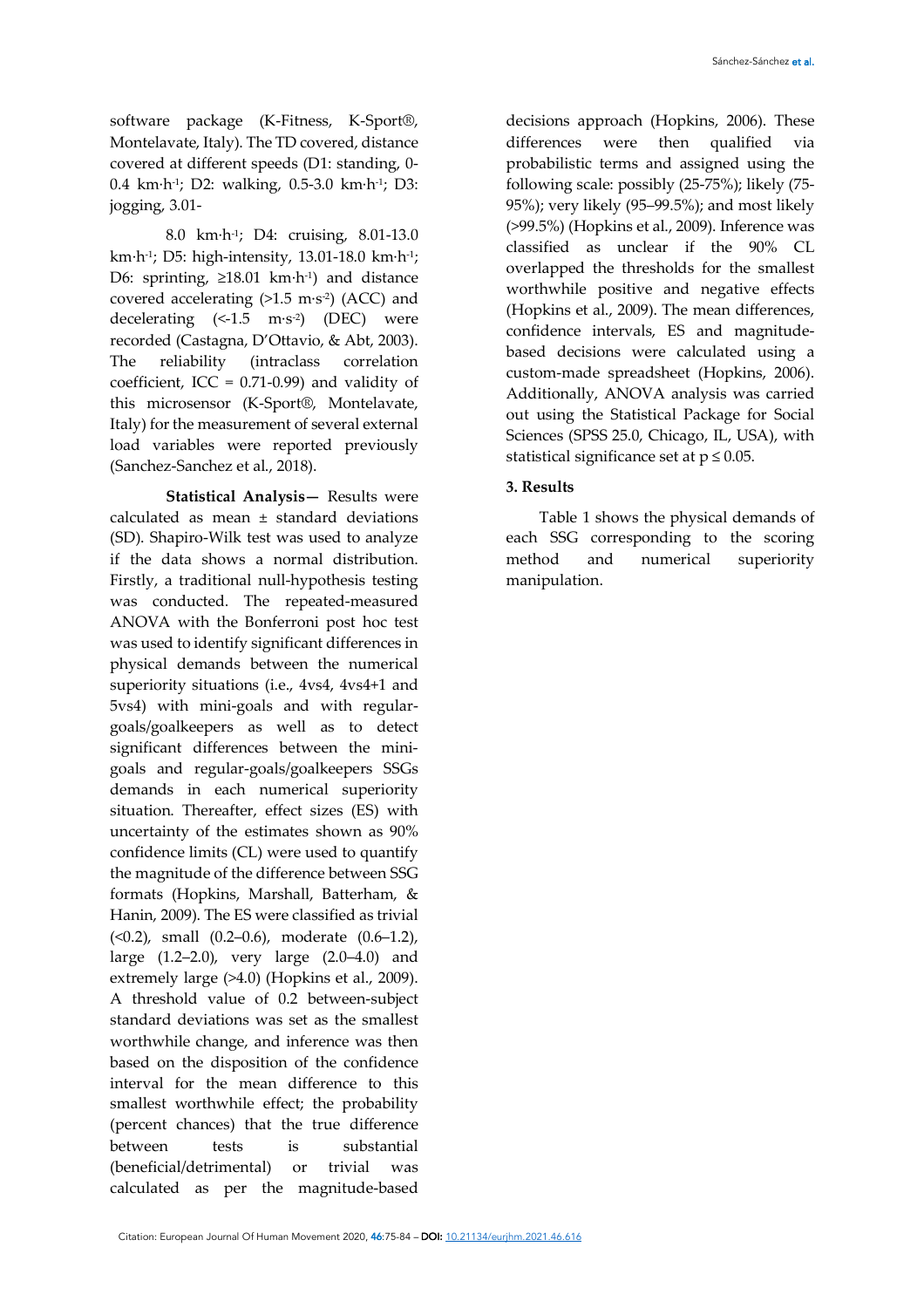| Table 1. Mean ± SD of the physical demands within each small-sided game (SSG) format attending to scoring method and numerical superiority |  |  |
|--------------------------------------------------------------------------------------------------------------------------------------------|--|--|
|                                                                                                                                            |  |  |

|           |                      | Mini-goals           |                      |                     | Goalkeepers          |                      |
|-----------|----------------------|----------------------|----------------------|---------------------|----------------------|----------------------|
| Variables | 4x4                  | $4x4+1$              | 5x4                  | 4x4                 | $4x4+1$              | 5x4                  |
| TD(m)     | $1312.76 \pm 106.97$ | $1703.46 \pm 178.40$ | $1545.91 \pm 263.34$ | $1272.66 \pm 87.35$ | $1747.78 \pm 162.59$ | $1586.98 \pm 171.30$ |
| D1(m)     | $5.71 \pm 1.10$      | $4.51 \pm 0.58$      | $4.59 \pm 1.60$      | $4.88 \pm 1.16$     | $4.57 \pm 1.60$      | $5.37 \pm 0.98$      |
| D2(m)     | $119.03 \pm 23.07$   | $81.20 \pm 22.40$    | $110.07 \pm 46.59$   | $134.95 + 27.18$    | $93.00 \pm 43.74$    | $103.43 \pm 20.10$   |
| D3(m)     | $413.37 \pm 52.38$   | $543.69 \pm 58.42$   | $472.74 \pm 65.24$   | $459.30 \pm 35.86$  | $536.47 \pm 71.83$   | $493.78 + 62.40$     |
| D4(m)     | $508.35 \pm 121.38$  | $670.39 \pm 179.11$  | $588.14 \pm 172.34$  | $503.96 \pm 161.23$ | $607.79 \pm 181.66$  | $619.11 \pm 138.86$  |
| D5(m)     | $257.53 + 91.26$     | $310.98 \pm 64.81$   | $296.92 \pm 113.14$  | $178.76 \pm 63.00$  | $310.40 \pm 122.92$  | $289.57 + 89.93$     |
| D6(m)     | $81.96 \pm 39.71$    | $101.69 \pm 29.45$   | $73.45 \pm 47.66$    | $40.81 \pm 18.84$   | $95.67 \pm 60.21$    | $84.47 \pm 18.37$    |
| ACC(m)    | $9.68 \pm 1.76$      | $12.66 \pm 1.57$     | $11.08 \pm 3.96$     | $10.28 \pm 1.15$    | $12.88 \pm 4.18$     | $11.79 \pm 1.26$     |
| DEC(m)    | $8.64 \pm 1.49$      | $11.56 \pm 1.49$     | $9.73 \pm 3.77$      | $8.59 \pm 1.30$     | $11.68 \pm 4.45$     | $10.87 \pm 1.53$     |

SD = standard deviation; TD = total distance covered; D1: distance covered standing (0.4 km·h-1); D2: distance covered walking (0.5-3.0 km·h-1); D3: distance covered jogging (3.01-8.0 km·h-1); D4: distance covered cruising (8.01-13.0 km·h-1); D5: distance covered at high-intensity (13.01-18.0 km·h-1); D6: distance covered sprinting (≥18.01 km·h-1); ACC: distance covered accelerating (>1.5 m·s-2); DEC: distance covered decelerating at (<-1.5 m·s-2).

Practical differences in SSGs played with mini-goals and among different numerical situations are presented in Figure 1. During the 4vs4+1 SSG format, players covered greater TD (most likely very large, p < 0.01) and higher distance at D3 and D4 (likely moderate to most likely very large, p < 0.05) than during 4vs4 SSG format. In addition, lower distance covered at D2 (very likely moderate to large,  $p < 0.01$ ) was

registered during 4vs4+1 than during 4vs4 SSG format (Figure 1A). The distance at ACC and DEC were most likely large ( $p < 0.05$ ) greater during 4vs4+1 than during 4vs4. During 5vs4 SSG format, players covered higher distance at D3 (likely moderate, p < 0.01) than during 4vs4. (Figure 1B). Finally, regarding the type of superiority, nonsignificant differences were observed (Figure 1C).



**Figure 1.** Practical differences in the small sided games (SSGs) played with mini-goals and among different numerical superiority situations.

\* Significant differences between numerical superiority situations (p < 0.05)

\*\* Significant differences between numerical superiority situations ( $p < 0.01$ )

Practical differences in SSGs played with regular goals and goalkeepers and among different numerical situations are shown in Figure 2. Higher TD ( $p < 0.01$ ) and distance covered at D3 ( $p < 0.05$ ) and D5 ( $p <$ 0.01) were observed during 4vs4+1 SSG format than during 4vs4 SSG format (Figure 2A). Likewise, greater TD (p < 0.01), distance covered at D4 (p < 0.05), D5 (p < 0.01), D6 (p

 $(0.01)$ , ACC (p = 0.07) and DEC (p < 0.05) (most likely very large – very likely moderate to large – likely moderate) during 5vs4 format were registered in comparison to 4vs4 format (Figure 2B). In contrast, higher distance at D2 (very likely moderate,  $p < 0.05$ ) was observed during 4vs4 SSG (Figure 2B). Finally, during 4vs4+1 SSG format players showed higher TD ( $p < 0.01$ ) in comparison to 5vs4 SSG format (Figure 2C).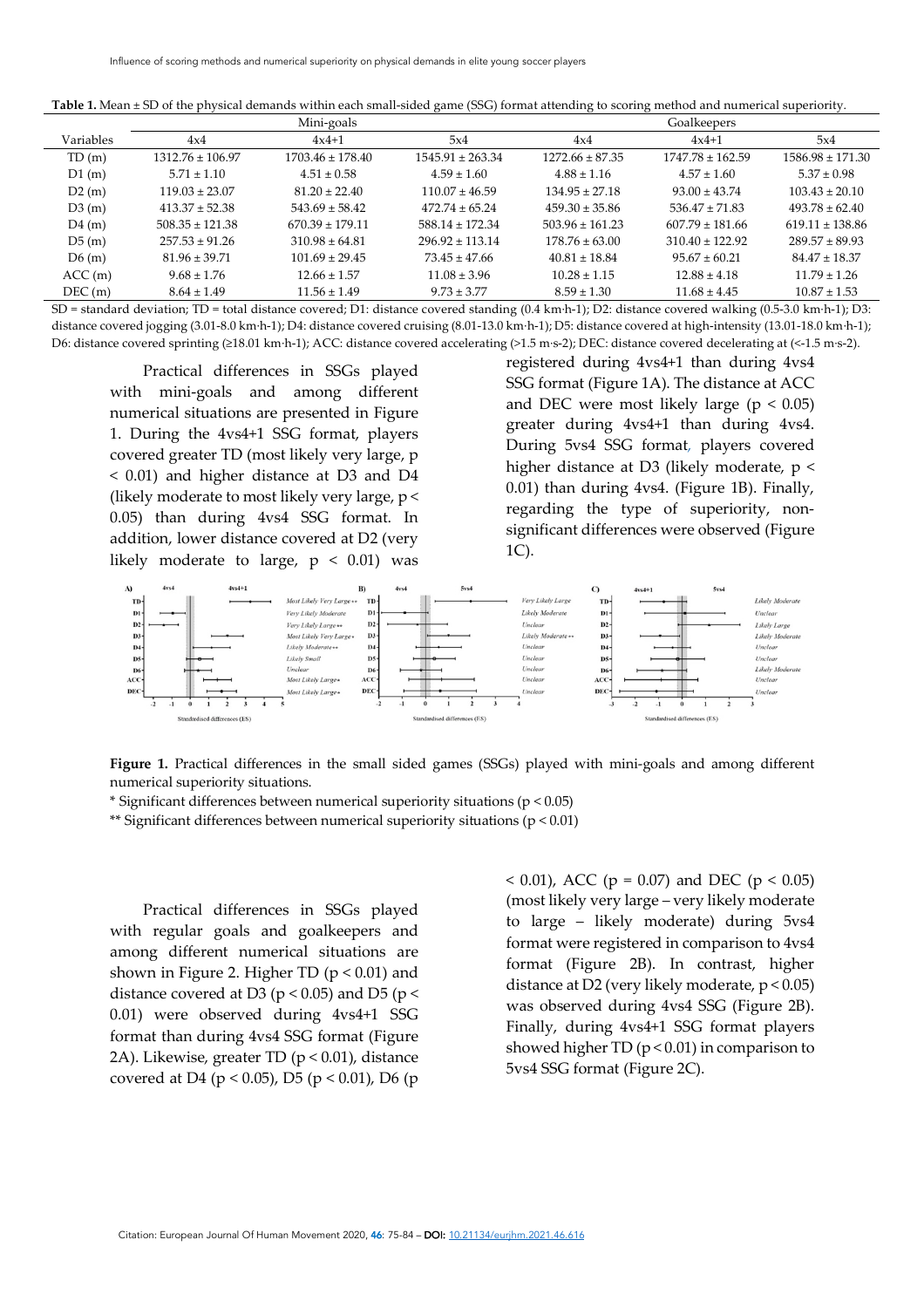

**Figure 2.** Practical differences in the small sided games (SSGs) played with goalkeepers and among different numerical superiority situations.

\* Significant differences between numerical superiority situations (p < 0.05)

\*\* Significant differences between numerical superiority situations (p < 0.01)

Practical differences between SSGs played with mini-goals and with goalkeepers in a no superiority, variable superiority and fixed superiority situations were presented in Figure 3. While higher distances at D1 ( $p$  < 0.05) and D5 ( $p < 0.05$ ) (likely moderate to very likely moderate) were registered during the 4vs4 format with mini-goals than in those SSG played with goalkeepers, higher

distance at D3 (likely moderate,  $p < 0.05$ ) was covered in a 4vs4 SSG format with regular goals and goalkeepers (Figure 3A). Unclear differences were found between SSGs played with mini-goals and with goalkeepers in a variable superiority (4vs4+1) and fixed superiority (5vs4) situations (Figures 3B and 3C).



**Figure 3.** Practical differences between the small sided games (SSGs) played with mini-goals and with goalkeepers in no superiority (3A), variable superiority (3B) and fixed superiority (3C) situations.

\* Significant differences between scoring target methods (p < 0.05)

\*\* Significant differences between scoring target methods (p < 0.01)

#### **4. Discussion**

The aim of this study was to analyze the differences in the physical demands encountered by soccer players in different SSG formats regarding the scoring methods (i.e., mini-goals and regular goals with goalkeepers) and to the numerical superiority situations (i.e., no superiority, variable superiority and fixed superiority). To the best of our knowledge, this is the first study to combine the modification of both these variables (i.e., scoring methods and numerical superiority) during SSGs in elite soccer players. The main results showed that

the variable superiority (i.e., 4vs4+1) situation induced higher demands in terms of TD, distance covered at high velocity and neuromuscular demand in comparison to no superiority (i.e., 4vs4) and fixed superiority (i.e., 5vs4), during both SSGs played with mini-goals and/or regular goals and goalkeepers. Besides, higher physical demands were registered in fixed superiority (i.e., 5vs4) than in no superiority (i.e., 4vs4) situation. Finally, only in the no superiority format (i.e., 4vs4) higher distances at D5 and D6 were registered with mini-goals in comparison to regular goals and goalkeepers.

*Differences in numerical superiority situations with mini-goals* — Our results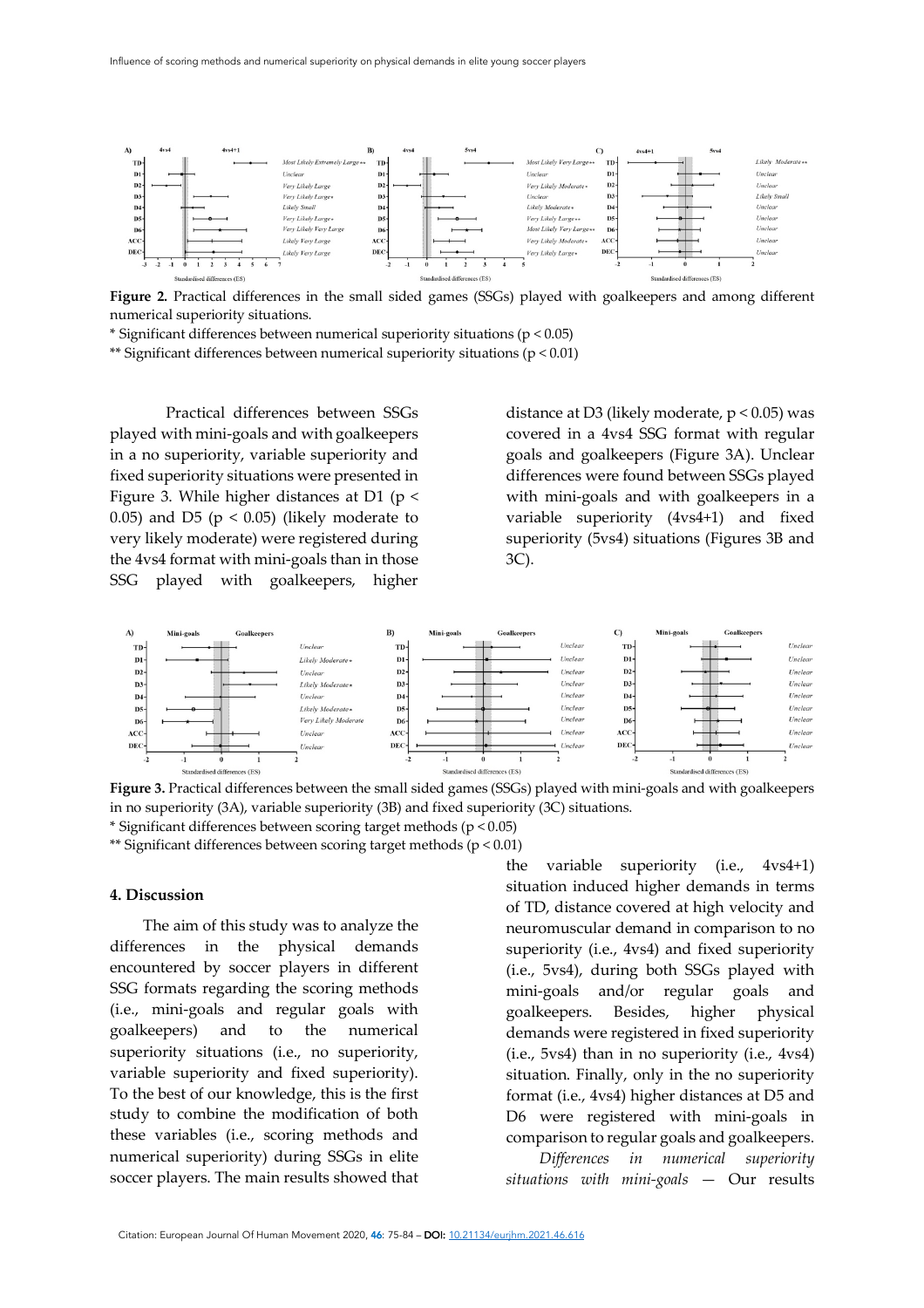showed that when the SSG were played with mini-goals, playing the SSG in variable superiority (i.e., 4vs4+1) induced higher physical demands in comparison to playing in no superiority (i.e., 4vs4) or in fixed superiority (i.e., 5vs4). The differences in the physical demands caused by numerical superiority (i.e., variable vs. fixed) were not observed in previous studies (Hill-Haas et al., 2010). This may be due to the different number of players (i.e., 3vs3 vs. 4vs4) and the SSG total duration (i.e., 24 vs. 16 min). The differences observed in our study could be explained by the variable superiority situation providing a greater incentive for each team to work harder to gain possession and then gain the benefit of having a floater joining their team (Hill-Haas et al., 2010). On the other hand, it has also been observed that in a 4vs4 the internal load of the task is greater than in a  $4v<sub>54</sub> + 2$  (i.e., no superiority > variable superiority) (Sanchez-Sanchez, Sanchez, et al., 2017). Variable superiority can make teams have more pass options and their movements without a ball are reduced (Castellano et al., 2016). In addition, by introducing superiorities while maintaining the dimensions of the playing field (i.e., 40 x 30 m), the individual interaction space is reduced (Casamichana & Castellano, 2010). This could explain the increase of the distance in ACC and DEC in 4vs4 + 1 vs 4vs4 observed in our work. In the same way, the absence of changes in D5 may be due to the smaller space available to the player, which reduces the possibility of making "vertical" displacements, partly responsible for the increase in distance at high speed (Frencken, Lemmink, Delleman, & Visscher, 2011). Since the scarce research focused on the physical demands related to the presence of floaters or not in the SSG formats played with minigoals during training sessions, analyzing the influence of varying the numerical superiority situation can help the coach to design the training microcycle. The formats with variable numerical superiority, due to the greater load, should be included in the central sessions of the microcycle. However, the games in numerical equality, due to the

lower load, can be included in sessions closer to the competition, as an activation strategy.

*Differences in numerical superiority situations with regular goals and goalkeepers* — Although playing with mini-goals in different numerical superiority situations has been scarcely investigated, the influence of playing with the presence of regular goals and goalkeepers has been analyzed (Hill-Haas et al., 2010; Moreira et al., 2015). Previous studies have shown greater physical demands, in terms of TD and distance covered accelerating, during no superiority situation (i.e., 3vs3) in comparison to the variable superiority situation (i.e., 3vs3+1) (Moreira et al., 2015), and higher high-intensity distances during fixed superiority (i.e., 6vs5) than in variable superiority (5vs5+1) (Hill-Haas et al., 2010). These results have demonstrated to be different to the results obtained in the current investigation in which the presence of an internal floater (i.e., variable and fixed superiority) increased the physical demands in terms of TD, distance covered at D3, D4, D5 and D6, and the distance covered ACC and DEC in comparison to no superiority situation (i.e., 4vs4). In the current investigation, it is possible that the no superiority SSG situation induced lower physical demands due to the different number of players who participated in comparison with previous studies and the lack of inclusion of floaters in the subsequent statistical analysis (Lacome, Simpson, Cholley, & Buchheit, 2017). Therefore, it seems that the inclusion of floaters might induce an increased external load in 4vs4 SSG formats performed with young soccer players. This information could help coaches to implement these SSG formats more effectively. Specifically, both superiority SSG modalities must be included when coaches want to increase the external load imposed to players.

*Differences between scoring methods according to numerical superiority situations* — Regarding the scoring methods (i.e., minigoals vs. regular goals with goalkeepers), it is known that high-intensity physical demands decrease when SSGs are played with regular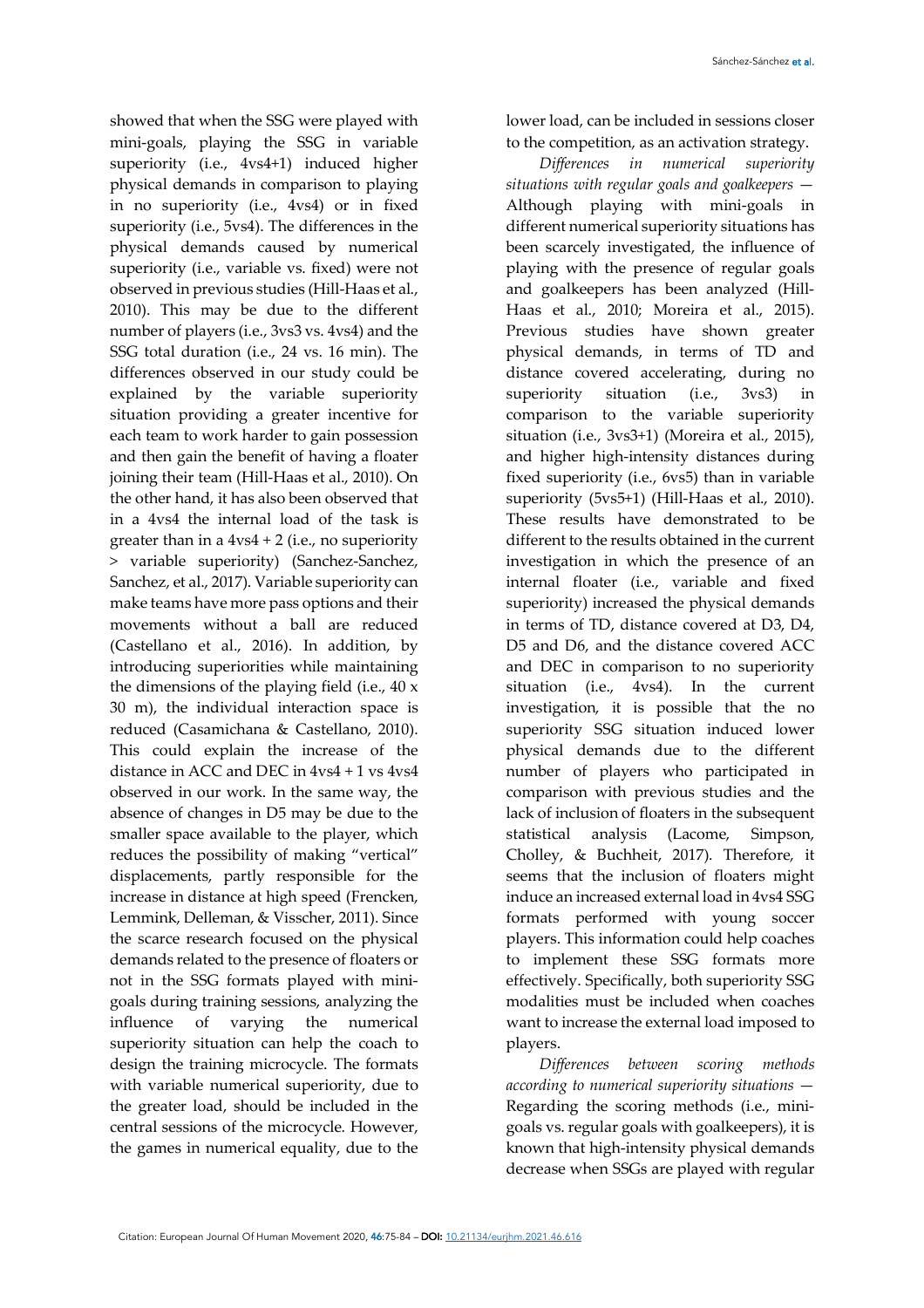goals and goalkeepers (Castellano et al., 2013). In this line, our results showed higher TD and distances at D5 during a no superiority situation when mini-goals were used in comparison to regular goals and goalkeepers. However, during superiority situations (i.e., fixed and variable superiority), no substantial differences were observed in physical demands when modifying the scoring methods. These results could be due to the combination of two aspects such as: i) when playing in equality, the number of attack-defense and defenseattack transitions is higher due to the fact that a greater number of turnovers occur because the distance between players is reduced, since there are many situations of 1vs1 and, ii) when playing with mini-goals, players defend differently than when a goalkeeper is present. In this sense, the players are located closer to the mini-goal and yet, with the goalkeeper, a certain distance is maintained. Given the scarce information regarding the simultaneous modification of both variables (i.e., scoring methods and numerical superiority situations), it would be interesting to analyze in future studies the influence of these two factors on the SSGs' physical demands at different competitivelevels.

This study is not exempt of limitations. The main one is the low sample size, although the access to elite athletes is hard. So, results must be taken with caution. Additionally, the investigation is focused only in one competitive-level (U18), so the results obtained should not be apply to other age-groups. It would be interesting to have access to a greater number of players in order to obtain more representative results.

### **5. Practical Applications.**

From a practical point of view, the authors suggest that the inclusion of the floater role could be an appropriate strategy to increase the physical demands during SSGs mainly in those SSGs played with variable superiority in comparison to fixed superiority situations. On the other hand, modifying the scoring method in no superiority situations may induce changes in

the physical demands registered by soccer players. Thus, these findings can offer valuable information for coaches in order to implement these SSG formats more effectively during training cycles.

### **6. Conclusions**

Playing SSGs in variable superiority (i.e., 4vs4+1) situation is more demanding in terms of TD and distance covered at certain intensities in comparison to no superiority (i.e., 4vs4) and fixed superiority (i.e., 5vs4) situations both during those SSGs played with mini-goals and/or regular goals and goalkeepers. This information can be useful for coaches in order to periodize the training drills within the microcycle as it suggests that the numerical superiority situations impose high demands on players' physical performance. In addition, SSGs played with mini-goals induced higher physical demands than playing with regular goals and goalkeepers during no superiority (i.e., 4vs4) games. Thus, this knowledge could help coaches to plan and implement these SSG formats more effectively.

**Funding:** This research received no external funding.

**Acknowledgments:** Javier Raya-González and Daniel Castillo gratefully acknowledge the support of a Spanish government subproject Mixed method approach on performance analysis (in training and competition) in elite and academy sport [PGC2018-098742-B-C33] (2019-2021) [del Ministerio de Ciencia, Innovación y Universidades (MCIU), la Agencia Estatal de Investigación (AEI) y el Fondo Europeo de Desarrollo Regional (FEDER)], that is part of the coordinated project New approach of research in physical activity and sport from mixed methods perspective (NARPAS\_MM) [SPGC201800X098742CV0].

**Conflicts of Interest:** The authors declare no conflict of interest.

### **References**

Arslan, E., Alemdaroglu, U., Koklu, Y., Hazir, T., Muniroglu, S., & Karakoc, B. (2017). Effects of passive and active rest on physiological responses and time motion characteristics in different small sided soccer games. *Journal of Human Kinetics*, *60*(1), 123–132.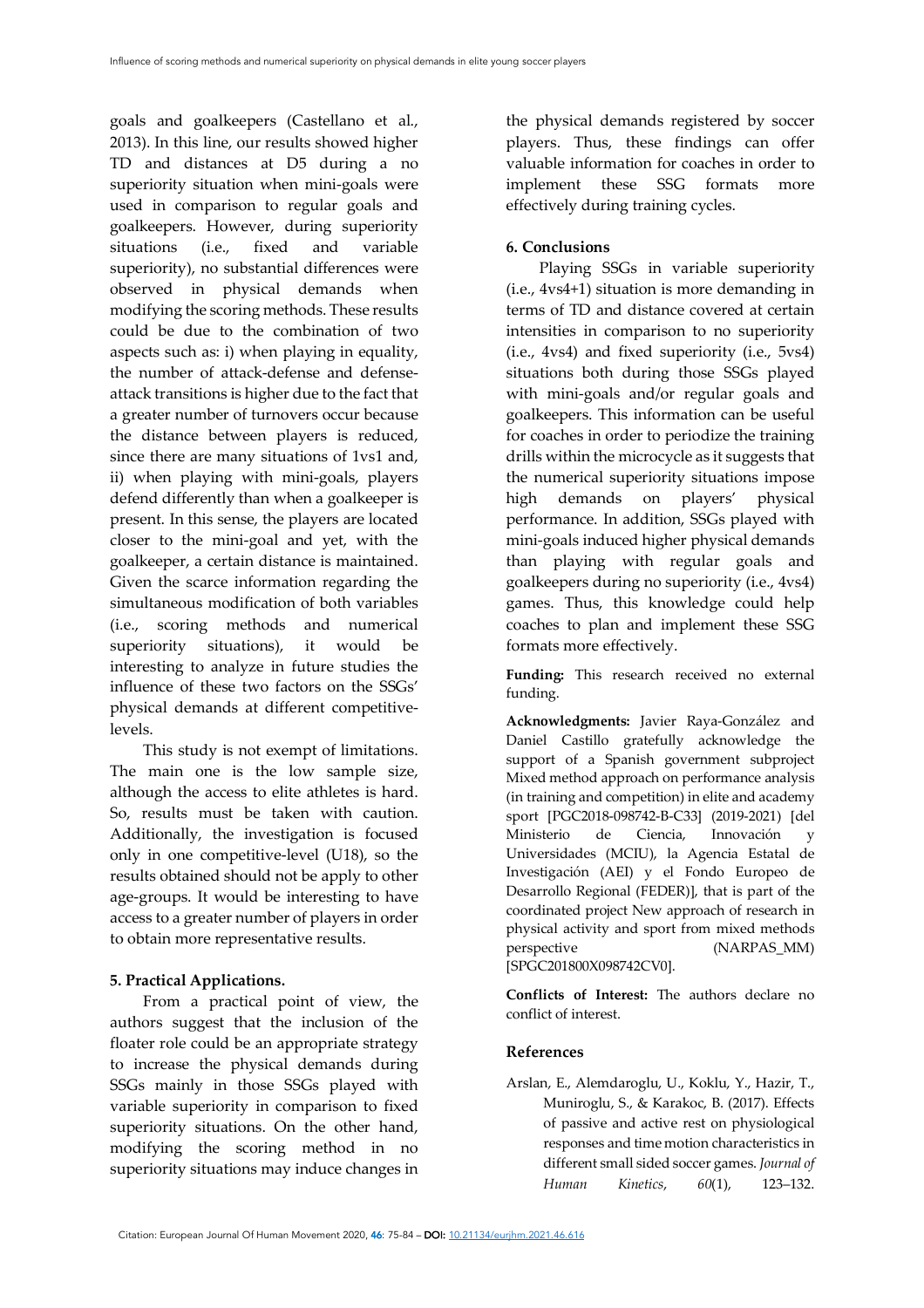#### https://doi.org/10.1515/hukin-2017-0095

- Bujalance-Moreno, P., Latorre-Román, P. Á., & García-Pinillos, F. (2018). A systematic review on small-sided games in football players: Acute and chronic adaptations. *Journal of Sports Sciences*, 1–29. https://doi.org/10.1080/02640414.2018.15358 21
- Casamichana, D, San Román, J., Calleja-Gonzalez, J., & Castellano, J. (2015). *Los juegos reducidos en el entrenamiento en fútbol* (1a Edición). Madrid: FDL.
- Casamichana, David, & Castellano, J. (2010). Time-motion, heart rate, perceptual and motor behaviour demands in small-sides soccer games: Effects of pitch size. *Journal of Sports Sciences*, *28*(14), 1615–1623. https://doi.org/10.1080/02640414.2010.52116 8
- Castagna, C., D'Ottavio, S., & Abt, G. (2003). Activity profile of young soccer players during actual match play. *Journal of Strength and Conditioning Research*, *17*(4), 775–780.
- Castellano, J., Casamichana, D., & Dellal, A. (2013). Influence of game format and number of players on heart rate responses and physical demands in small-sided soccer games. *Journal of Strength and Conditioning Research*, *27*(5), 1295–1303. https://doi.org/10.1519/JSC.0b013e318267a5 d1
- Castellano, J., Silva, P., Usabiaga, O., & Barreira, D. (2016). The influence of scoring targets and outer-floaters on attacking and defending team dispersion, shape and creation of space during small-sided soccer games. *Journal of Human Kinetics*, *51*, 153– 163. https://doi.org/10.1515/hukin-2015- 0178
- Delgado-Bordonau, J., & Mendez-Villanueva, A. (2012). Tactical periodization: Mourinho's best-kept secret. *Soccer NSCAA*, *3*, 28–34.
- Fanchini, M., Azzalin, A., Castagna, C., Schena, F., McCall, A., & Impellizzeri, F. M. (2011). Effect of bout duration on exercise intensity and technical performance of small-sided games in soccer. *Journal of Strength and Conditioning Research*, *25*(2), 453–458. https://doi.org/10.1519/JSC.0b013e3181c1f8a 2
- Frencken, W., Lemmink, K., Delleman, N., & Visscher, C. (2011). Oscillations of centroid position and surface area of soccer teams in small-sided games. *European Journal of Sport Science*, *11*(4), 215–223. https://doi.org/10.1080/17461391.2010.49996 7
- Hammami, A., Gabbett, T. J., Slimani, M., & Bouhlel, E. (2018). Does small-sided games training improve physical fitness and teamsport-specific skills? A systematic review and meta-analysis. *The Journal of Sports Medicine and Physical Fitness*, *58*(10), 1446– 1455. https://doi.org/10.23736/S0022- 4707.17.07420-5
- Hill-Haas, S. V, Coutts, A. J., Dawson, B. T., & Rowsell, G. J. (2010). Time-motion characteristics and physiological responses of small-sided games in elite youth players: the influence of player number and rule changes. *Journal of Strength and Conditioning Research*, *24*(8), 2149–2156. https://doi.org/10.1519/JSC.0b013e3181af52 65
- Hopkins, W. G. (2006). Spreadsheets for analysis of controlled trials, with adjustment for a subject characteristic. *Sportscience*, *10*, 46–50.
- Hopkins, W. G., Marshall, S. W., Batterham, A. M., & Hanin, J. (2009). Progressive statistics for studies in sports medicine and exercise science. *Medicine & Science in Sports & Exercise*, *41*(1), 3–13. https://doi.org/10.1249/MSS.0b013e31818cb 278
- Impellizzeri, F. M., Marcora, S. M., Castagna, C., Reilly, T., Sassi, A., Iaia, F. M., & Rampinini, E. (2006). Physiological and performance effects of generic versus specific aerobic training in soccer players. *International Journal of Sports Medicine*, *27*(6), 483–492. https://doi.org/10.1055/s-2005-865839
- Köklü, Y. (2012). A comparison of physiological responses to various intermittent and continuous small-sided games in young soccer players. *Journal of Human Kinetics*, *31*(1), 89–96. https://doi.org/10.2478/v10078- 012-0009-5
- Lacome, M., Simpson, B. M., Cholley, Y., & Buchheit, M. (2017). Locomotor and heart rate responses of floaters during small-sided